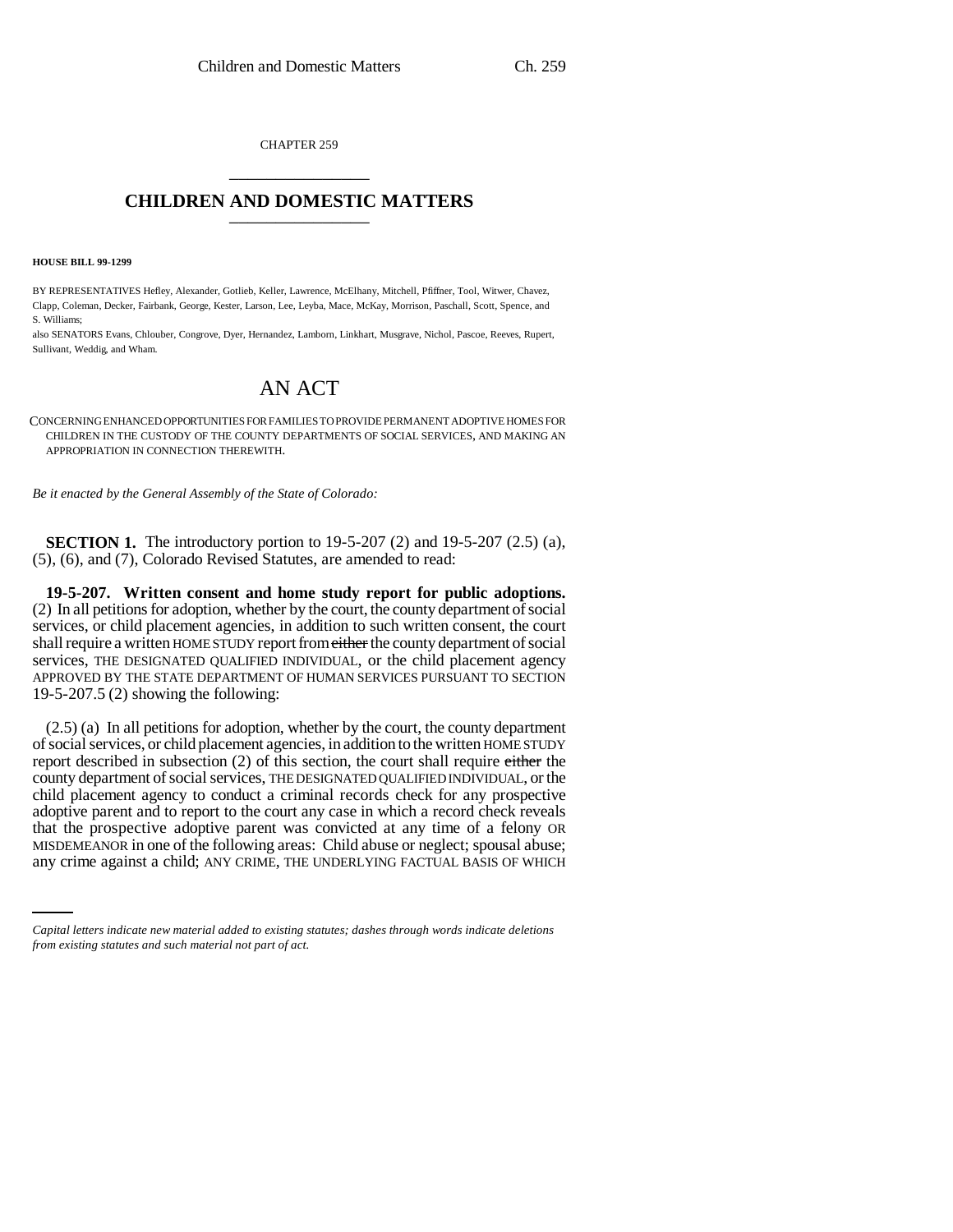HAS BEEN FOUND BY THE COURT ON THE RECORD TO INCLUDE AN ACT OF DOMESTIC VIOLENCE, AS DEFINED IN SECTION 18-6-800.3,C.R.S.; VIOLATION OF A RESTRAINING ORDER, AS DESCRIBED IN SECTION 18-6-803.5, C.R.S.; or any crime involving violence, rape, sexual assault, or homicide, excluding other physical assault or battery. IN ADDITION TO THE CRIMINAL RECORDS CHECK, THE COUNTY DEPARTMENT OF SOCIAL SERVICES, THE INDIVIDUAL, OR THE CHILD PLACEMENT AGENCY CONDUCTING THE INVESTIGATION SHALL ACCESS THE STATE CENTRAL REGISTRY OF CHILD PROTECTION TO DETERMINE WHETHER THE PROSPECTIVE ADOPTIVE PARENT OR PARENTS ARE THE SUBJECT OF A REPORT OF KNOWN OR SUSPECTED CHILD ABUSE. PURSUANT TO SECTION 19-1-307(2)(k.5), INFORMATION SHALL BE MADE AVAILABLE IF A PERSON'S NAME IS ON THE CENTRAL REGISTRY OF CHILD PROTECTION OR HAS BEEN DESIGNATED AS "STATUS PENDING" PURSUANT TO SECTION 19-3-313.

(5) Any person who, by his or her own request or by order of the court as provided in section 19-5-209, is the subject of a written report and investigation conducted pursuant to subsection  $(2)$  of this section by the county department of social services or by the probation department of the court shall be required to pay, based on an ability to pay, the cost of such written report and investigation.

(6) The department shall establish rules that provide for county departments of social services to charge a fee, not to exceed five hundred dollars in the case of a first adoption and not to exceed two hundred fifty dollars for a second or subsequent adoption by the same party or parties, for reports, investigations, and criminal records checks provided in accordance with this article.

(7) The department may waive the fee provided for in subsection  $(6)$  of this section if such fee poses a barrier to the adoption of a child for whom the county department of social services has financial responsibility.

**SECTION 2.** Part 2 of article 5 of title 19, Colorado Revised Statutes, is amended BY THE ADDITION OF A NEW SECTION to read:

**19-5-207.5. Legislative declaration - standardized home studies - adoptive family resource registry - rules.** (1) **Legislative declaration.** (a) (I) THE GENERAL ASSEMBLY HEREBY FINDS THAT THERE ARE A GROWING NUMBER OF CHILDREN IN THE LEGAL CUSTODY OF THE COUNTY DEPARTMENTS OF SOCIAL SERVICES WHO ARE THE VICTIMS OF PHYSICAL OR SEXUAL ABUSE, NEGLECT, OR ABANDONMENT AND WHO ARE AWAITING PERMANENT PLACEMENT IN SAFE, LOVING, AND NURTURING ADOPTIVE HOMES. THE GENERAL ASSEMBLY FURTHER FINDS THAT WITH THE EXPEDITED PERMANENCY PROCEDURES THAT HAVE BEEN ESTABLISHED AND WITH THE ENACTMENT OF LEGISLATION IMPLEMENTING THE FEDERAL "ADOPTION AND SAFE FAMILIES ACT OF 1997", PUBLIC LAW 105-89, IT IS ANTICIPATED THAT THE NUMBER OF CHILDREN AVAILABLE FOR ADOPTION WILL CONTINUE TO INCREASE DRAMATICALLY AND THAT THERE WILL BE A CORRESPONDING INCREASED NEED TO IDENTIFY STATEWIDE THOSE FAMILIES THAT ARE WILLING AND QUALIFIED TO ADOPT THESE NEEDY CHILDREN.

(II) THE GENERAL ASSEMBLY FINDS THAT, ALTHOUGH THE COUNTY DEPARTMENTS OF SOCIAL SERVICES HAVE MADE ADMIRABLE EFFORTS IN ASSESSING AND REPORTING ON THE QUALIFICATIONS OF FAMILIES INTERESTED IN ADOPTING, THERE IS A NEED TO MAKE THE VALUABLE RESOURCE OF SUCH QUALIFIED FAMILIES MORE AVAILABLE AND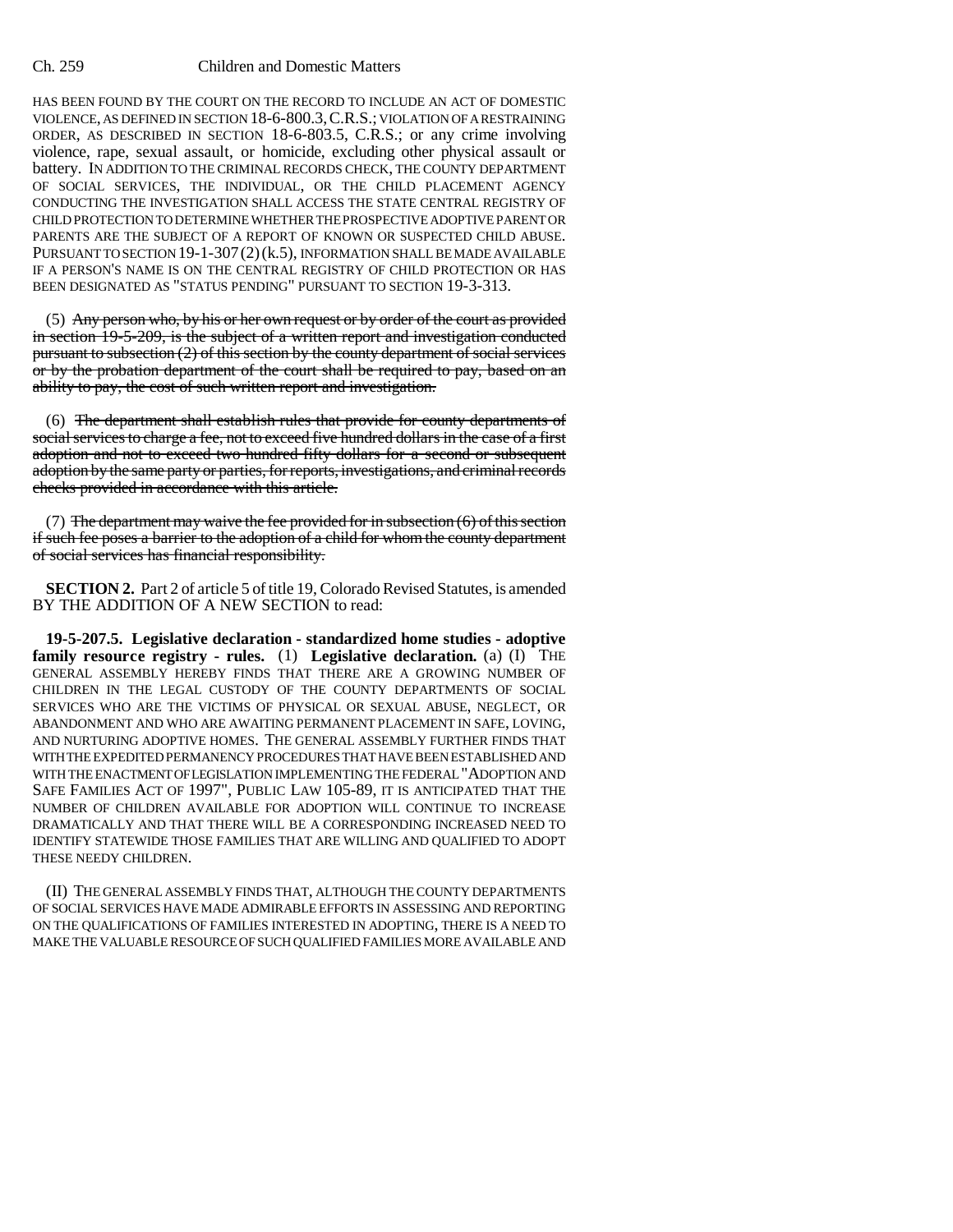ACCESSIBLE TO ALL COUNTIES IN THE STATE IN ORDER TO SATISFY THE GROWING NEED FOR SUITABLE ADOPTIVE FAMILIES.

(b) ACCORDINGLY, THE GENERAL ASSEMBLY DETERMINES THAT IT IS APPROPRIATE AND DESIRABLE FOR THE DEPARTMENT TO AID THE COUNTY DEPARTMENTS OF SOCIAL SERVICES IN THEIR EFFORTS TO ACHIEVE PERMANENCY FOR CHILDREN IN THEIR LEGAL CUSTODY WHO ARE AVAILABLE FOR ADOPTION BY MAKING ACCESSIBLE TO SUCH COUNTY DEPARTMENTS A STATEWIDE ADOPTIVE FAMILY RESOURCE REGISTRY OF FAMILIES WHO ARE QUALIFIED FOR AND DESIROUS OF ADOPTING CHILDREN WITH SPECIAL NEEDS. TOWARD THAT END, THE GENERAL ASSEMBLY FURTHER DETERMINES THAT IT WOULD BE BENEFICIAL TO SUCH CHILDREN AND FAMILIES FOR THE DEPARTMENT TO DEVELOP AN APPROVED VENDOR LIST OF QUALIFIED HOME STUDY PROVIDERS BY REGION, STANDARDIZED INVESTIGATION CRITERIA, AND MINIMUM UNIFORM ADOPTIVE HOME STUDY REPORT STANDARDS IN ORDER TO ACHIEVE MORE TIMELY ADOPTIVE PLACEMENTS, TO REDUCE THE BURDEN ASSOCIATED WITH THE ADOPTION PROCESS, AND TO AVERT THE POSSIBILITY OF FAILED ADOPTIONS.

(2) **Approved vendor lists for home studies.** (a) IN ORDER TO ACHIEVE GREATER ACCESS TO QUALIFIED FAMILIES SEEKING TO ADOPT CHILDREN, TO EXPEDITE PERMANENCY PLACEMENT FOR CHILDREN AVAILABLE FOR ADOPTION, AND TO OBTAIN RELIABLE, HIGH-QUALITY ASSESSMENTS OF FAMILIES THAT CAN RESULT IN PERMANENT AND HEALTHY PLACEMENTS, THE DEPARTMENT SHALL DEVELOP AN APPROVED VENDOR LIST OF COUNTY DEPARTMENTS, INDIVIDUALS, AND CHILD PLACEMENT AGENCIES QUALIFIED TO PREPARE THE HOME STUDY REPORTS IN PUBLIC ADOPTIONS AS REQUIRED BY SECTION 19-5-207 (2).

(b) (I) ON OR BEFORE JANUARY 1, 2000, THE DEPARTMENT SHALL ISSUE A PUBLIC REQUEST FOR APPLICATIONS FROM COUNTY DEPARTMENTS OF SOCIAL SERVICES, INDIVIDUALS, AND CHILD PLACEMENT AGENCIES DESIROUS OF CONDUCTING INVESTIGATIONS AND PREPARING WRITTEN HOME STUDY REPORTS FOR PROSPECTIVE PUBLIC ADOPTIONS IN SPECIFIED COUNTIES OR GEOGRAPHIC REGIONS. THE DEPARTMENT SHALL REVIEW THE APPLICATIONS IT RECEIVES AND SHALL DETERMINE WHICH APPLICANTS MEET THE QUALIFYING CRITERIA IDENTIFIED BY THE STATE BOARD OF HUMAN SERVICES PURSUANT TO SUBPARAGRAPH (II) OF THIS PARAGRAPH (b). EACH COUNTY DEPARTMENT OF SOCIAL SERVICES, INDIVIDUAL, OR CHILD PLACEMENT AGENCY THAT MEETS THE QUALIFYING CRITERIA SHALL BE PLACED ON THE APPROVED VENDOR LIST OF HOME STUDY REPORT PROVIDERS.

(II) THE STATE BOARD OF HUMAN SERVICES SHALL PROMULGATE RULES IDENTIFYING THE QUALIFYING CRITERIA THAT COUNTY DEPARTMENTS OF SOCIAL SERVICES, INDIVIDUALS, AND CHILD PLACEMENT AGENCIES MUST MEET IN ORDER TO QUALIFY AS AN APPROVED VENDOR PURSUANT TO THIS PARAGRAPH (b) FOR THE PURPOSE OF CONDUCTING ADOPTIVE INVESTIGATIONS AND PREPARING HOME STUDY REPORTS. ALL COUNTY DEPARTMENTS OF SOCIAL SERVICES, QUALIFIED INDIVIDUALS, AND CHILD PLACEMENT AGENCIES THAT SUBMIT APPLICATIONS TO THE DEPARTMENT AND THAT MEET THE QUALIFYING CRITERIA SHALL BE SELECTED TO PERFORM HOME STUDIES AND, ONCE SUCH COUNTY DEPARTMENTS, INDIVIDUALS, OR AGENCIES HAVE BEEN APPROVED BY THE DEPARTMENT PURSUANT TO THIS PARAGRAPH (b), THEY SHALL BE AVAILABLE TO PERFORM HOME STUDIES IN THE SPECIFIED COUNTY OR REGION.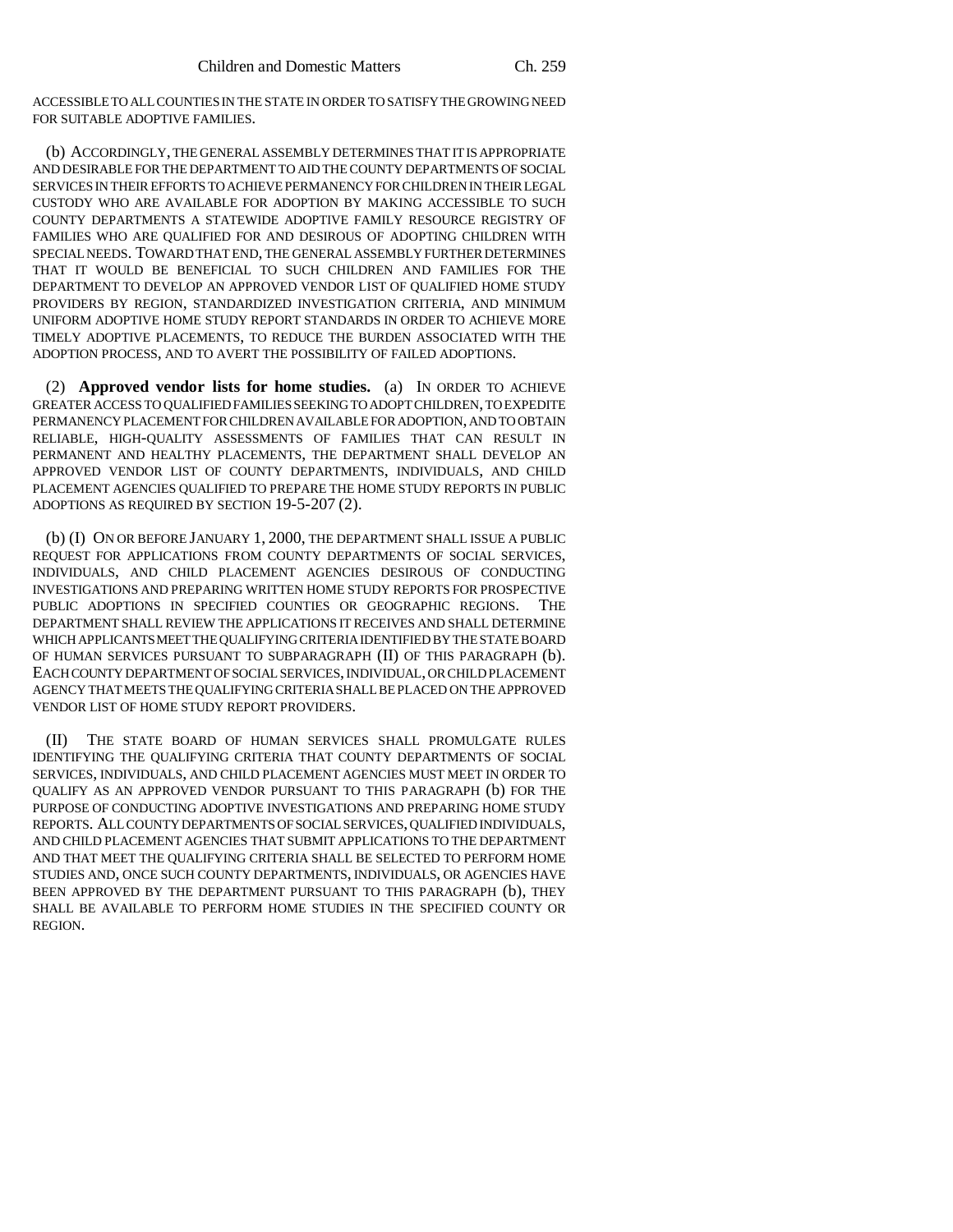(c) ALL QUALIFIED COUNTY DEPARTMENTS OF SOCIAL SERVICES, INDIVIDUALS, AND CHILD PLACEMENT AGENCIES APPROVED BY THE DEPARTMENT TO CONDUCT HOME STUDIES PURSUANT TO PARAGRAPH (b) OF THIS SUBSECTION (2) SHALL PREPARE THEIR HOME STUDY REPORTS IN COMPLIANCE WITH THE MINIMUM UNIFORM STANDARDS PRESCRIBED BY RULE OF THE STATE BOARD AS DESCRIBED IN SUBSECTION (3) OF THIS SECTION AND ANY OTHER ADDITIONAL CRITERIA AND STANDARDS ESTABLISHED BY A PARTICULAR COUNTY PURSUANT TO PARAGRAPH (b) OF SUBSECTION (3) OF THIS **SECTION** 

(d) EACH QUALIFIED COUNTY DEPARTMENT OF SOCIAL SERVICES, INDIVIDUAL, OR CHILD PLACEMENT AGENCY APPROVED BY THE DEPARTMENT MAY PROMOTE THE ADOPTION OF AVAILABLE CHILDREN THROUGH A PUBLIC INFORMATION CAMPAIGN DIRECTED AT EDUCATING AND INFORMING THE PUBLIC ABOUT THE NEED FOR SAFE AND HEALTHY ADOPTIVE FAMILIES. REGIONAL EDUCATIONAL CAMPAIGNS SHALL BE ENCOURAGED.

(e) ALL QUALIFIED COUNTY DEPARTMENTS OF SOCIAL SERVICES, INDIVIDUALS, AND CHILD PLACEMENT AGENCIES APPROVED BY THE DEPARTMENT PURSUANT TO THIS SUBSECTION (2) MAY PARTICIPATE IN THE STATEWIDE TRAINING PROVIDED BY THE DEPARTMENT.

(3) **Standards for home studies.** (a) THE STATE BOARD OF HUMAN SERVICES SHALL PROMULGATE RULES IDENTIFYING THE CRITERIA FOR THE INVESTIGATION AND THE MINIMUM UNIFORM STANDARDS FOR THE HOME STUDY REPORTS WITH WHICH THE QUALIFIED COUNTY DEPARTMENTS OF SOCIAL SERVICES, INDIVIDUALS, OR CHILD PLACEMENT AGENCIES APPROVED BY THE DEPARTMENT SHALL COMPLY. THE CRITERIA SHALL INCLUDE, BUT SHALL NOT BE LIMITED TO:

(I) THE QUALITY STANDARDS THAT THE COUNTY DEPARTMENT OF SOCIAL SERVICES, THE INDIVIDUAL, OR THE CHILD PLACEMENT AGENCY MUST ACHIEVE;

(II) THE TIME FRAMES WITHIN WHICH THE COUNTY DEPARTMENT OF SOCIAL SERVICES, THE INDIVIDUAL, OR THE CHILD PLACEMENT AGENCY MUST COMPLETE THE INVESTIGATIONS AND HOME STUDY REPORTS; AND

(III) THE CAPACITY OF THE COUNTY DEPARTMENT OF SOCIAL SERVICES, THE INDIVIDUAL, OR THE CHILD PLACEMENT AGENCY TO ASSESS THE ABILITIES OF PROSPECTIVE ADOPTIVE FAMILIES TO MEET THE NEEDS OF A CHILD WITH SPECIAL NEEDS.

(b) NOTHING IN THIS SECTION SHALL PROHIBIT A COUNTY DEPARTMENT OF SOCIAL SERVICES FROM ESTABLISHING ADDITIONAL CRITERIA AND STANDARDS THAT A COUNTY DEPARTMENT OF SOCIAL SERVICES, AN INDIVIDUAL, OR A CHILD PLACEMENT AGENCY SHALL MEET IN PREPARING A HOME STUDY REPORT.

(4) **Fees for investigations and home studies.** (a) (I) ANY PERSON WHO, BY HIS OR HER OWN REQUEST OR BY ORDER OF THE COURT AS PROVIDED IN SECTION 19-5-209, IS THE SUBJECT OF A HOME STUDY REPORT AND INVESTIGATION CONDUCTED PURSUANT TO SECTION 19-5-207 BY A COUNTY DEPARTMENT OF SOCIAL SERVICES, AN INDIVIDUAL, OR A CHILD PLACEMENT AGENCY SHALL BE REQUIRED TO PAY, BASED ON AN ABILITY TO PAY, THE COST OF SUCH REPORT AND INVESTIGATION.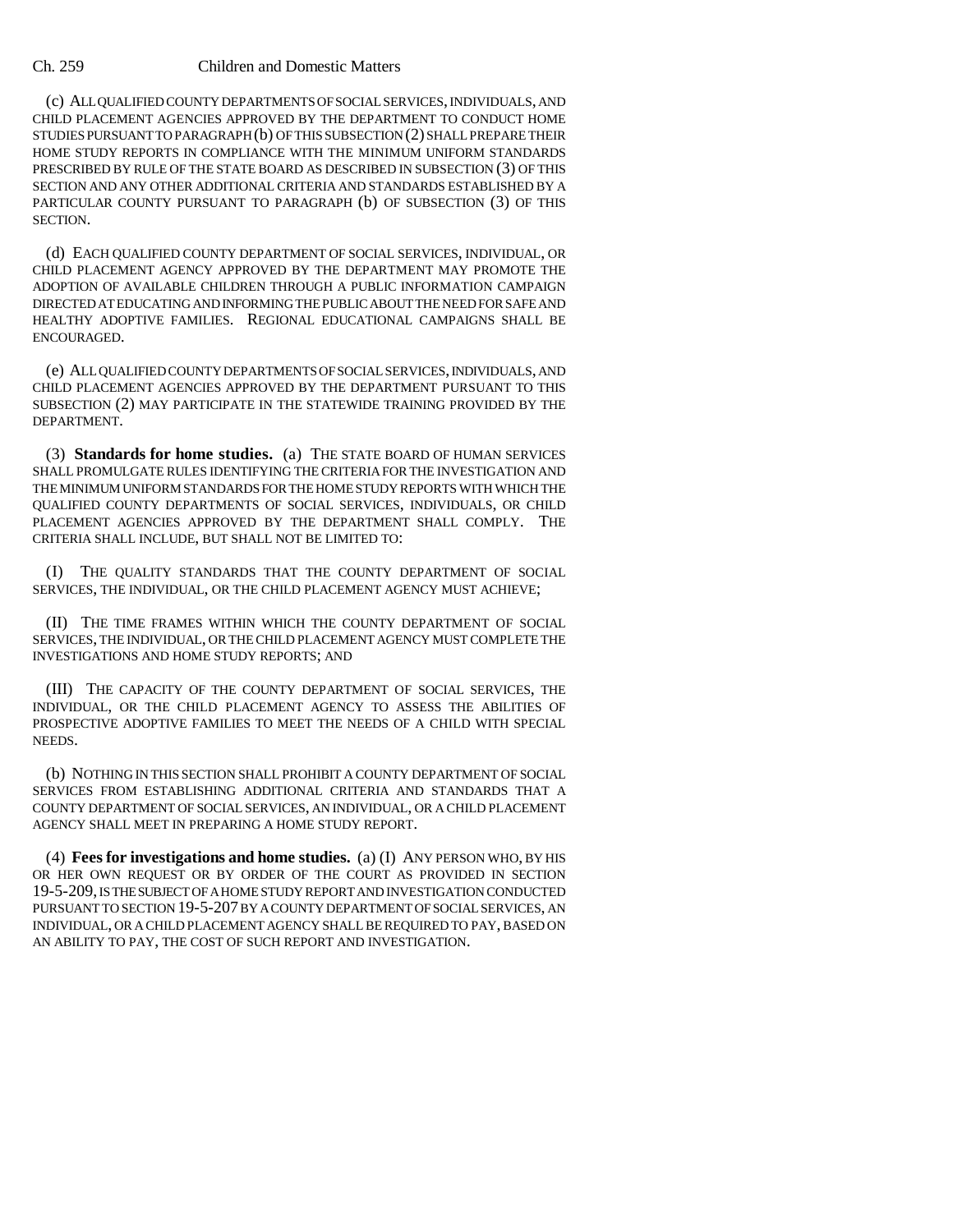(II) IN PUBLIC ADOPTIONS, THE STATE BOARD OF HUMAN SERVICES SHALL PROMULGATE RULES ESTABLISHING THE MAXIMUM AMOUNT THAT A COUNTY DEPARTMENT OF SOCIAL SERVICES, AN INDIVIDUAL, OR A CHILD PLACEMENT AGENCY MAY CHARGE A PROSPECTIVE ADOPTIVE FAMILY FOR THE INVESTIGATION, CRIMINAL RECORDS CHECK, AND HOME STUDY REPORT REQUIRED PURSUANT TO SECTION 19-5-207.

(III) THE COUNTY DEPARTMENT OF SOCIAL SERVICES MAY WAIVE THE FEE ESTABLISHED PURSUANT TO THIS SUBSECTION (4) IF THE FEE POSES A BARRIER TO THE ADOPTION OF A CHILD FOR WHOM A COUNTY DEPARTMENT OF SOCIAL SERVICES HAS FINANCIAL RESPONSIBILITY.

(b) (I) IN ADDITION TO THE FEE SPECIFIED IN PARAGRAPH (a) OF THIS SUBSECTION (4), IF THE COUNTY DEPARTMENT OF SOCIAL SERVICES HAS NOT PLACED A CHILD AVAILABLE FOR A PUBLIC ADOPTION WITH A FAMILY WHO IS THE SUBJECT OF AN INVESTIGATION AND HOME STUDY REPORT AFTER SIX MONTHS, THEN THE COUNTY SHALL REFER THE FAMILY AND THE HOME STUDY REPORT FOR SUCH FAMILY TO THE ADOPTIVE FAMILY RESOURCE REGISTRY ESTABLISHED PURSUANT TO SUBSECTION (5) OF THIS SECTION IF THERE IS WRITTEN CONSENT PURSUANT TO SUBPARAGRAPH (I) OF PARAGRAPH (c) OF SUBSECTION (5) OF THIS SECTION. PRIOR TO REFERRAL OF A PROSPECTIVE ADOPTIVE FAMILY TO THE ADOPTIVE FAMILY RESOURCE REGISTRY, THE PROSPECTIVE ADOPTIVE FAMILY SHALL BE ASSESSED AND SHALL PAY A NONREFUNDABLE ADMINISTRATIVE FEE IN AN AMOUNT TO BE DETERMINED BY RULE OF THE STATE BOARD OF HUMAN SERVICES. A FAMILY SHALL NOT BE ASSESSED THE FEE DESCRIBED IN THIS PARAGRAPH (b) IF THE FAMILY IS NOT REFERRED TO THE ADOPTIVE FAMILY RESOURCE REGISTRY.

(II) THE DEPARTMENT OR THE CONTRACTOR SELECTED BY THE DEPARTMENT TO ADMINISTER THE ADOPTIVE FAMILY RESOURCE REGISTRY SHALL COLLECT THE ADMINISTRATIVE FEE ESTABLISHED BY RULE OF THE STATE BOARD OF HUMAN SERVICES PURSUANT TO SUBPARAGRAPH (I) OF THIS PARAGRAPH (b) AND APPLY THE REVENUE FROM SAID FEES TO OFFSET THE COSTS INCURRED FOR THE ADMINISTRATION OF THE ADOPTIVE FAMILY RESOURCE REGISTRY.

(III) NOTHING IN THIS PARAGRAPH (b) SHALL BE CONSTRUED TO PREVENT A COUNTY FROM REFERRING A FAMILY TO THE ADOPTIVE FAMILY RESOURCE REGISTRY BEFORE THE SIX MONTH PERIOD HAS LAPSED.

(5) **Adoptive family resource registry.** (a) SUBJECT TO AVAILABLE FUNDS AS SPECIFIED IN SUBPARAGRAPH (III) OF PARAGRAPH (b) OF THIS SUBSECTION (5), THE DEPARTMENT SHALL ESTABLISH A STATEWIDE ADOPTIVE FAMILY RESOURCE REGISTRY THAT COUNTY DEPARTMENTS OF SOCIAL SERVICES MAY ACCESS TO DETERMINE THE AVAILABILITY OF QUALIFIED FAMILIES SEEKING TO ADOPT A CHILD IN THE CUSTODY OF A COUNTY DEPARTMENT OF SOCIAL SERVICES. THE DEPARTMENT IS AUTHORIZED TO CONTRACT WITH A PUBLIC OR PRIVATE ENTITY FOR THE PROVISION OF THIS SERVICE.

(b) (I) THE EXECUTIVE DIRECTOR OF THE DEPARTMENT IS AUTHORIZED TO ACCEPT AND EXPEND ON BEHALF OF THE STATE ANY FUNDS, GRANTS, GIFTS, OR DONATIONS FROM ANY PRIVATE OR PUBLIC SOURCE FOR THE PURPOSE OF ESTABLISHING THE STATEWIDE ADOPTIVE FAMILY RESOURCE REGISTRY; EXCEPT THAT NO GIFT, GRANT,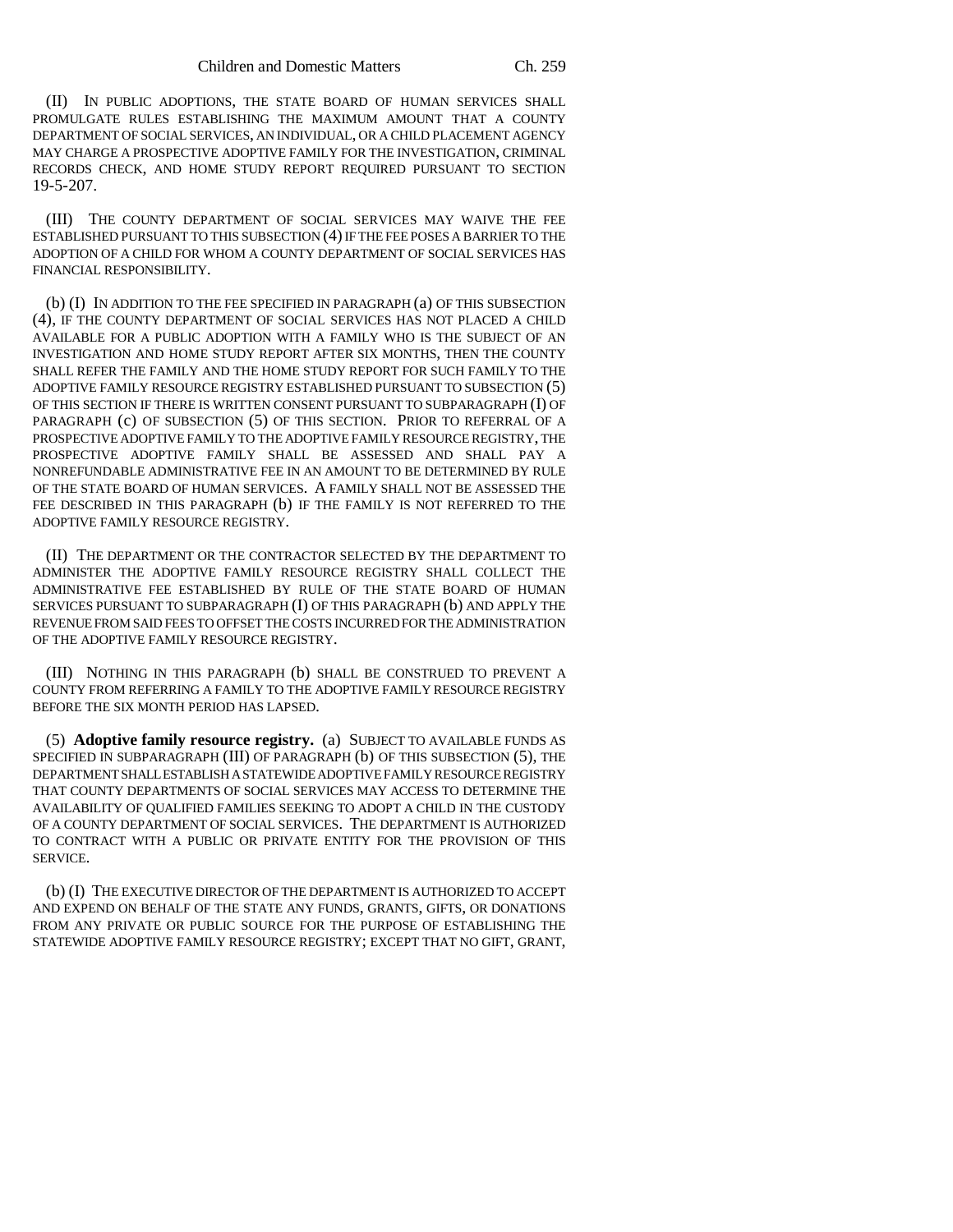OR DONATION SHALL BE ACCEPTED IF THE CONDITIONS ATTACHED THERETO REQUIRE THE EXPENDITURE THEREOF IN A MANNER CONTRARY TO LAW.

(II) THE EXECUTIVE DIRECTOR OF THE DEPARTMENT IS AUTHORIZED TO APPLY FOR A FEDERAL WAIVER, IF NECESSARY, TO AUTHORIZE THE USE OF FEDERAL GRANT MONEYS TO IMPLEMENT THIS SECTION.

(III) NO GENERAL FUND MONEYS SHALL BE EXPENDED FOR THE ESTABLISHMENT OF THE ADOPTIVE FAMILY RESOURCE REGISTRY. THE ADOPTIVE FAMILY RESOURCE REGISTRY SHALL BE ESTABLISHED ONLY UPON THE RECEIPT OF SUFFICIENT GRANTS, GIFTS, AND DONATIONS PURSUANT TO SUBPARAGRAPH (I) OF THIS PARAGRAPH (b).

(c) (I) NO HOME STUDY REPORT, OR ANY OTHER INFORMATION CONCERNING A PERSON INTERESTED IN A PUBLIC ADOPTION SHALL BE SUBMITTED TO THE ADOPTIVE FAMILY RESOURCE REGISTRY WITHOUT SUCH PERSON'S WRITTEN CONSENT.

(II) THE STATE BOARD OF HUMAN SERVICES SHALL PROMULGATE RULES SPECIFYING THE LIMITED AMOUNT OF NONIDENTIFYING DATA CONCERNING A PERSON INTERESTED IN A PUBLIC ADOPTION THAT SHALL BE AVAILABLE TO COUNTY DEPARTMENTS OF SOCIAL SERVICES ON THE INTERNET THROUGH THE ADOPTIVE FAMILY RESOURCE REGISTRY.

(III) THE STATE BOARD OF HUMAN SERVICES SHALL PROMULGATE RULES IDENTIFYING THE STANDARDS AND PROCEDURES WITH WHICH THE DEPARTMENT OR THE CONTRACTOR SELECTED BY THE DEPARTMENT TO ADMINISTER THE ADOPTIVE FAMILY RESOURCE REGISTRY SHALL COMPLY IN ORDER TO PRESERVE THE CONFIDENTIALITY AND PRIVACY OF THE PROSPECTIVE ADOPTIVE FAMILY AS MUCH AS POSSIBLE.

**SECTION 3.** 19-5-209 (1), Colorado Revised Statutes, is amended to read:

**19-5-209. Petition - written home study reports.** (1) Except for stepparent adoptions and those cases in which placement for adoption has been made by the court, if a petition for the adoption of a child is not accompanied by the written consent and HOME STUDY report of the QUALIFIED county department of social services, INDIVIDUAL, or a licensed child placement agency APPROVED BY THE STATE DEPARTMENT OF HUMAN SERVICES PURSUANT TO SECTION 19-5-207.5 (2), the court shall order the county department of social services, INDIVIDUAL, or a licensed child placement agency to make an investigation and file a written HOME STUDY report substantially in the form outlined in section 19-5-207 (2), including a recommendation as to whether the adoption should be decreed.

**SECTION 4.** Part 2 of article 5 of title 19, Colorado Revised Statutes, is amended BY THE ADDITION OF A NEW SECTION to read:

**19-5-216. Increased access for adoption - study - report.** (1) (a) THE DEPARTMENT SHALL EXAMINE AND EVALUATE THE PROCESS OF ADOPTIVE PLACEMENTS OF CHILDREN IN THE LEGAL CUSTODY OF THE COUNTY DEPARTMENTS OF SOCIAL SERVICES AND IDENTIFY THOSE ASPECTS OF THE PROCESS THAT MAY BE IMPROVED TO ACHIEVE THE ULTIMATE GOAL OF PERMANENCY FOR THE GREATEST NUMBER OF CHILDREN IN SAFE AND HEALTHY ADOPTIVE HOMES. IN CONDUCTING THIS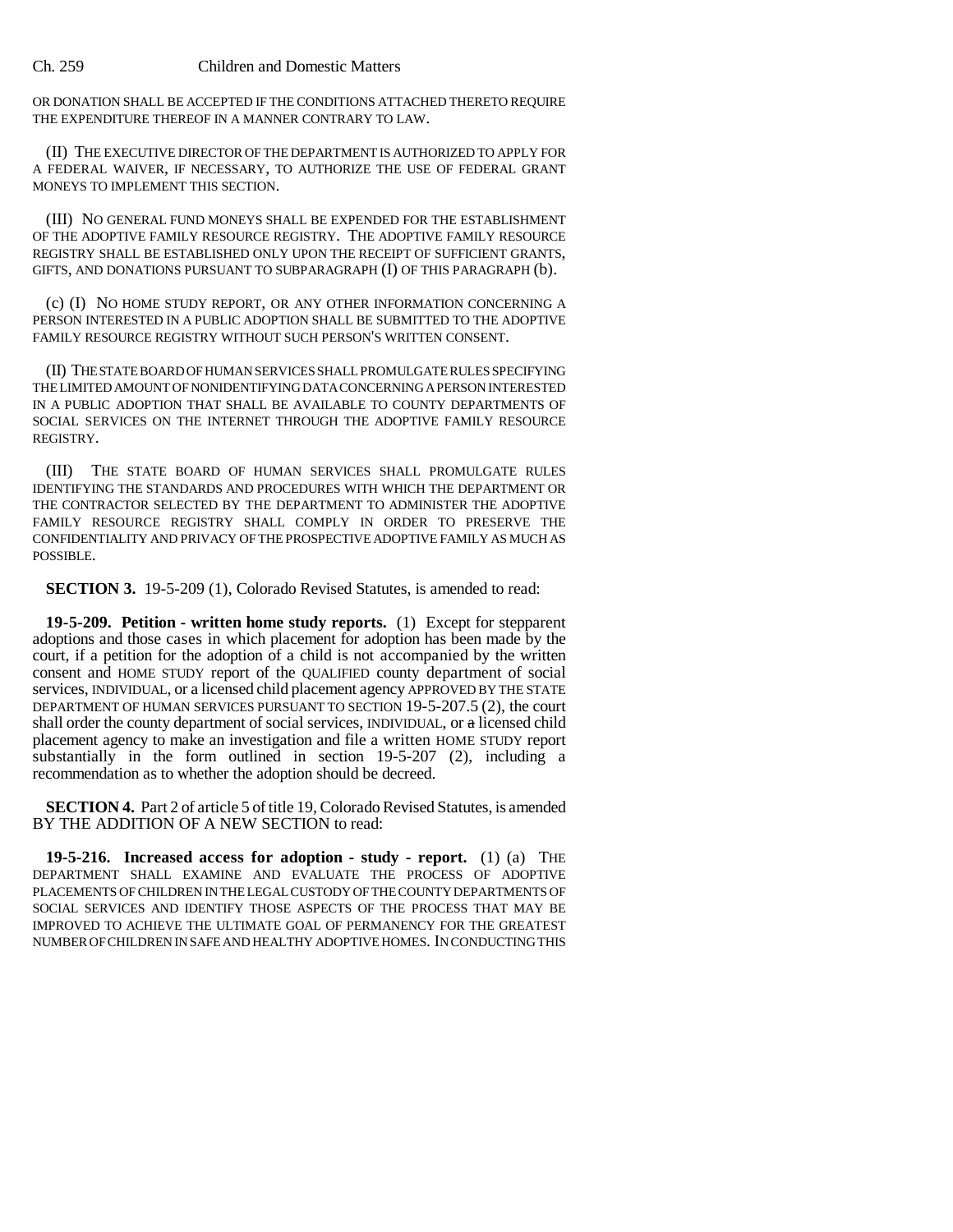ANALYSIS, THE DEPARTMENT SHOULD CONSIDER, BUT NEED NOT BE LIMITED TO, THE FOLLOWING:

(I) THE BEST MEANS BY WHICH TO INCREASE COUNTY ACCESSIBILITY TO QUALIFIED FAMILIES SEEKING TO ADOPT AND THE BEST MEANS BY WHICH TO ACHIEVE PLACEMENT OF CHILDREN AVAILABLE FOR ADOPTION WITH SUCH FAMILIES;

(II) WHETHER FURTHER AUTOMATION WOULD BE CONDUCIVE TO THE ACHIEVEMENT OF PERMANENCY OF CHILDREN;

(III) THE NEED FOR CENTRALIZATION OF INFORMATION;

(IV) THE BENEFITS OF ADDITIONAL STANDARDIZATION;

(V) THE RESOURCES OF OTHER INTERESTED ENTITIES OR FOUNDATIONS THAT MAY BE AVAILABLE TO SUPPORT PUBLIC ADOPTIONS;

(VI) THE PROGRAMS AND SYSTEMS DEVELOPED BY OTHER STATES TO ACHIEVE MAXIMUM ACCESS AND EXPEDITED PERMANENCY FOR CHILDREN IN SAFE AND HEALTHY ADOPTIVE HOMES; AND

(VII) THE METHODS USED TO REDUCE THE NUMBER OF DISRUPTIONS IN ADOPTIVE HOMES.

(b) (I) THE EXECUTIVE DIRECTOR OF THE DEPARTMENT IS AUTHORIZED TO ACCEPT AND EXPEND ON BEHALF OF THE STATE ANY FUNDS, GRANTS, GIFTS, OR DONATIONS FROM ANY PRIVATE OR PUBLIC SOURCE FOR THE PURPOSE OF IMPLEMENTING THIS SECTION; EXCEPT THAT NO GIFT, GRANT, OR DONATION SHALL BE ACCEPTED IF THE CONDITIONS ATTACHED THERETO REQUIRE THE EXPENDITURE THEREOF IN A MANNER CONTRARY TO LAW.

(II) THE EXECUTIVE DIRECTOR OF THE DEPARTMENT IS AUTHORIZED TO APPLY FOR A FEDERAL WAIVER, IF NECESSARY, TO AUTHORIZE THE USE OF FEDERAL GRANT MONEYS TO IMPLEMENT THIS SECTION.

(2) THE DEPARTMENT SHALL MAKE A PRELIMINARY PROGRESS REPORT BY DECEMBER 31, 1999, AND IT SHALL MAKE A FINAL REPORT OF ITS FINDINGS, CONCLUSIONS, AND RECOMMENDATIONS TO THE MEMBERS OF THE GENERAL ASSEMBLY NO LATER THAN DECEMBER 31, 2001.

**SECTION 5.** 19-5-205 (1) (b), Colorado Revised Statutes, is amended to read:

**19-5-205. Adoption decree of foreign country approved.** (1) (b) The petition shall contain all information required in section 19-5-207 (2); except that the court shall not require the petition to contain or be accompanied by the written consent described in section 19-5-207 (1), the written HOME STUDY report described in the introductory portion to section  $19-5-207$  (2) SECTION 19-5-207 (2) (a), the fees described in section  $19-5-207(6)$  19-5-207.5 (4), or a written legal memorandum with specific references to the applicable law of the foreign country.

**SECTION 6.** 19-1-103, Colorado Revised Statutes, is amended BY THE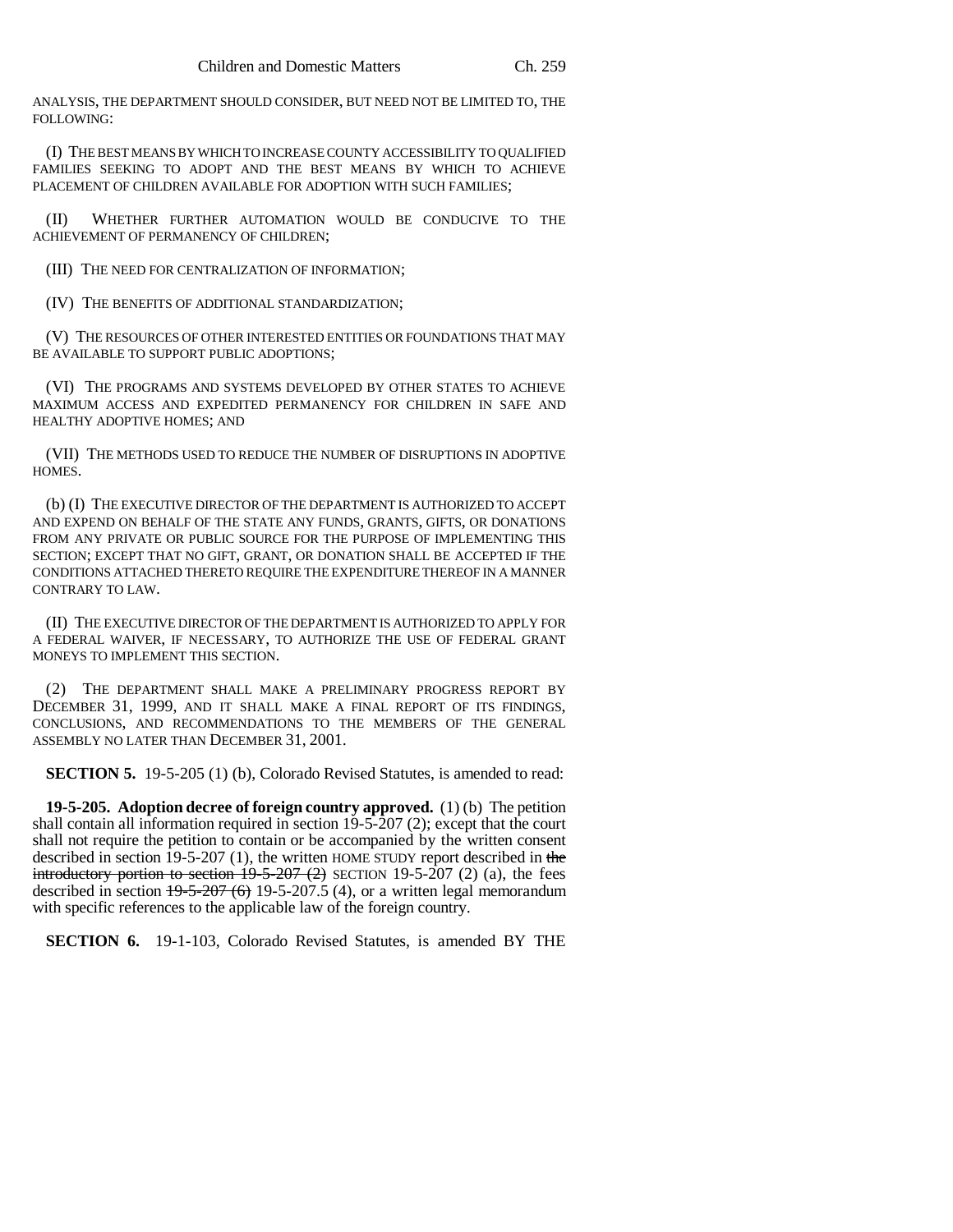ADDITION OF A NEW SUBSECTION to read:

**19-1-103. Definitions.** As used in this title or in the specified portion of this title, unless the context otherwise requires:

(87.5) "PUBLIC ADOPTION", AS USED IN PART 2 OF ARTICLE 5 OF THIS TITLE, MEANS AN ADOPTION INVOLVING A CHILD WHO IS IN THE LEGAL CUSTODY AND GUARDIANSHIP OF THE COUNTY DEPARTMENT OF SOCIAL SERVICES THAT HAS THE RIGHT TO CONSENT TO ADOPTION FOR THAT CHILD.

**SECTION 7.** Part 3 of article 1 of title 19, Colorado Revised Statutes, is amended BY THE ADDITION OF A NEW SECTION to read:

**19-1-309.5. Adoptive family resource registry.** LIMITATIONS CONCERNING THE ACCESSIBILITY TO INFORMATION ON THE ADOPTIVE FAMILY RESOURCE REGISTRY ARE SET FORTH IN SECTION 19-5-207.5 (5) (c).

**SECTION 8.** 19-5-208 (3), Colorado Revised Statutes, is amended to read:

**19-5-208. Petition for adoption.** (3) If the adoption placement is made by the county department of social services or a child placement agency, the information required in paragraphs (b) and (f) of subsection (2) of this section shall not be included in the petition but shall be transmitted to the court as part of the HOME STUDY report required in section 19-5-207.

**SECTION 9.** 26-7-104 (4), Colorado Revised Statutes, is amended to read:

**26-7-104. Administration.** (4) Notwithstanding the provisions of section 19-5-207 (5) SECTION 19-5-207.5 (4) (a) (III), C.R.S., any fees ordinarily assessed by the department for adoption investigations and HOME STUDY reports may be waived if such fee poses a barrier to the adoption.

**SECTION 10.** 19-1-307 (2), Colorado Revised Statutes, is amended BY THE ADDITION OF A NEW PARAGRAPH to read:

**19-1-307. Dependency and neglect records and information.** (2) **Records and reports - access to certain persons - agencies.** Except as otherwise provided in section 19-1-303, only the following persons or agencies shall be given access to child abuse or neglect records and reports:

(k.5) THE STATE CENTRAL REGISTRY OF CHILD PROTECTION, WHEN REQUESTED IN WRITING BY A QUALIFIED COUNTY DEPARTMENT OF SOCIAL SERVICES, INDIVIDUAL, OR CHILD PLACEMENT AGENCY APPROVED TO CONDUCT HOME STUDY INVESTIGATIONS AND REPORTS PURSUANT TO SECTION 19-5-207.5 (2) (b) (I) FOR PURPOSES OF SCREENING A PROSPECTIVE ADOPTIVE PARENT UNDER SECTION 19-5-207 (2.5) (a). WITHIN TEN DAYS AFTER THE REQUEST, THE CENTRAL REGISTRY SHALL PROVIDE THE INCIDENT DATE, THE LOCATION OF INVESTIGATION, THE TYPE OF ABUSE AND NEGLECT, AND THE COUNTY THAT INVESTIGATED THE INCIDENT CONTAINED IN THE CONFIRMED REPORTS OF CHILD ABUSE OR NEGLECT. THE COUNTY DEPARTMENT, INDIVIDUAL, OR CHILD PLACEMENT AGENCY SHALL BE SUBJECT TO THE FEE ASSESSMENT ESTABLISHED IN SUBSECTION (2.5) OF THIS SECTION. ANY EMPLOYEE OF THE COUNTY DEPARTMENT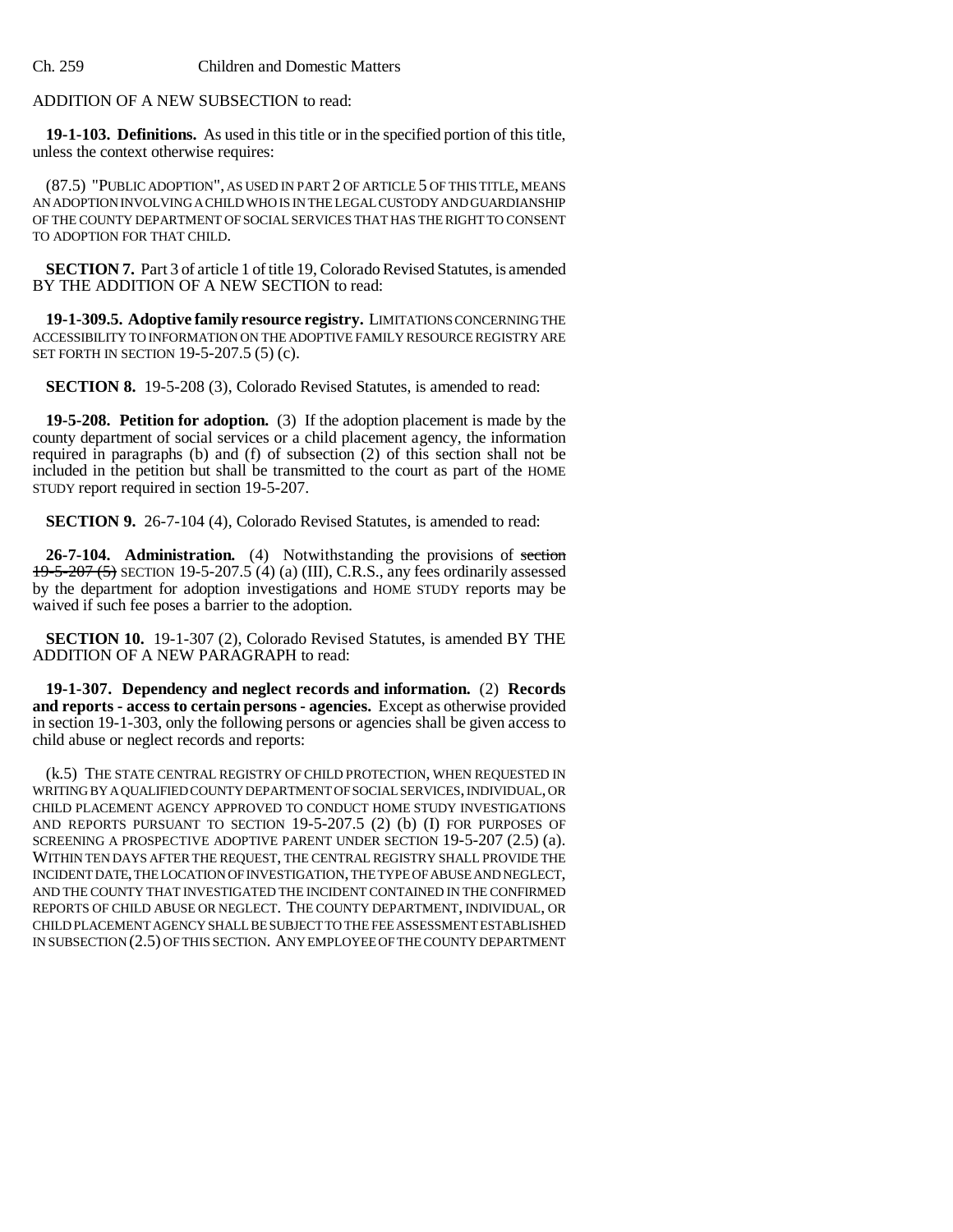OR THE CHILD PLACEMENT AGENCY OR ANY INDIVIDUAL WHO RELEASES ANY INFORMATION OBTAINED UNDER THIS PARAGRAPH (k.5) TO ANY PERSON OTHER THAN THE ADOPTION COURT SHALL BE DEEMED TO HAVE VIOLATED THE PROVISIONS OF SECTION 19-3-313 (10) AND SHALL BE SUBJECT TO PENALTY THEREFOR.

**SECTION 11.** 19-3-313 (5.5) (a) and (5.5) (b) (I), Colorado Revised Statutes, are amended, and the said 19-3-313 (5.5) (b) is further amended BY THE ADDITION OF A NEW SUBPARAGRAPH, to read:

**19-3-313. Central registry - repeal.** (5.5) (a) Except as provided in paragraph (c) of this subsection (5.5), effective April 1, 1997, the director of the central registry shall send a written notice to each subject whose name the director receives for placement on the central registry AS A PERPETRATOR. The notice shall include the name of the child, type of abuse, date of the incident, county department that filed a report with the registry, information concerning persons or agencies that have access to the report, and information concerning the subject's right to have an administrative review pursuant to the provisions of this subsection (5.5) before having his or her name placed on the central registry AS A PERPETRATOR.

(b) (I) The subject of the report may request the director of the central registry to review the investigation made by the county department or local law enforcement agency. The request shall be in writing and shall be made within fourteen days after the date of the mailing of the notice sent to the subject in accordance with paragraph (a) of this subsection (5.5). Upon receipt of written notice of the decision of the director, the subject shall have thirty days to request a fair hearing as provided under the "State Administrative Procedure Act", article 4 of title 24, C.R.S., to determine whether the record of the report is accurate and there is a preponderance of evidence to support a finding of child abuse or neglect so that the subject's name should be placed on the registry AS A PERPETRATOR. The burden of proof in such a hearing shall be on the department.

(III) FOLLOWING THE CENTRAL REGISTRY REVIEW OF THE INVESTIGATION MADE BY THE COUNTY DEPARTMENT OR LOCAL LAW ENFORCEMENT AGENCY, IF THE DIRECTOR OF THE CENTRAL REGISTRY DETERMINES BY A PREPONDERANCE OF THE EVIDENCE THAT THE NAME OF THE SUBJECT INVESTIGATED WARRANTS PLACEMENT ON THE CENTRAL REGISTRY AS A PERPETRATOR, THEN THE SUBJECT'S NAME SHALL BE DESIGNATED "STATUS PENDING", PENDING THE OUTCOME OF THE SUBSEQUENT REVIEWS AND HEARINGS DESCRIBED IN THIS SECTION. ONLY THOSE ENTITIES THAT ARE AUTHORIZED PURSUANT TO SECTION 19-1-307 TO RECEIVE INFORMATION CONCERNING THE CENTRAL REGISTRY OF CHILD PROTECTION MAY OBTAIN INFORMATION CONCERNING THOSE SUBJECTS WHOSE STATUS IS DESIGNATED AS "STATUS PENDING".

**SECTION 12. Appropriation.** In addition to any other appropriation, there is hereby appropriated, to the department of human services, division of children, youth and families, for the fiscal year beginning July 1, 1999, the sum of sixty thousand dollars (\$60,000), or so much thereof as may be necessary, for the implementation of this act. Said amount shall be from gifts, grants, and donations received by the department of human services for the purpose of establishing the adoptive family resource registry. No general fund moneys shall be expended for the establishment of the adoptive family resource registry.